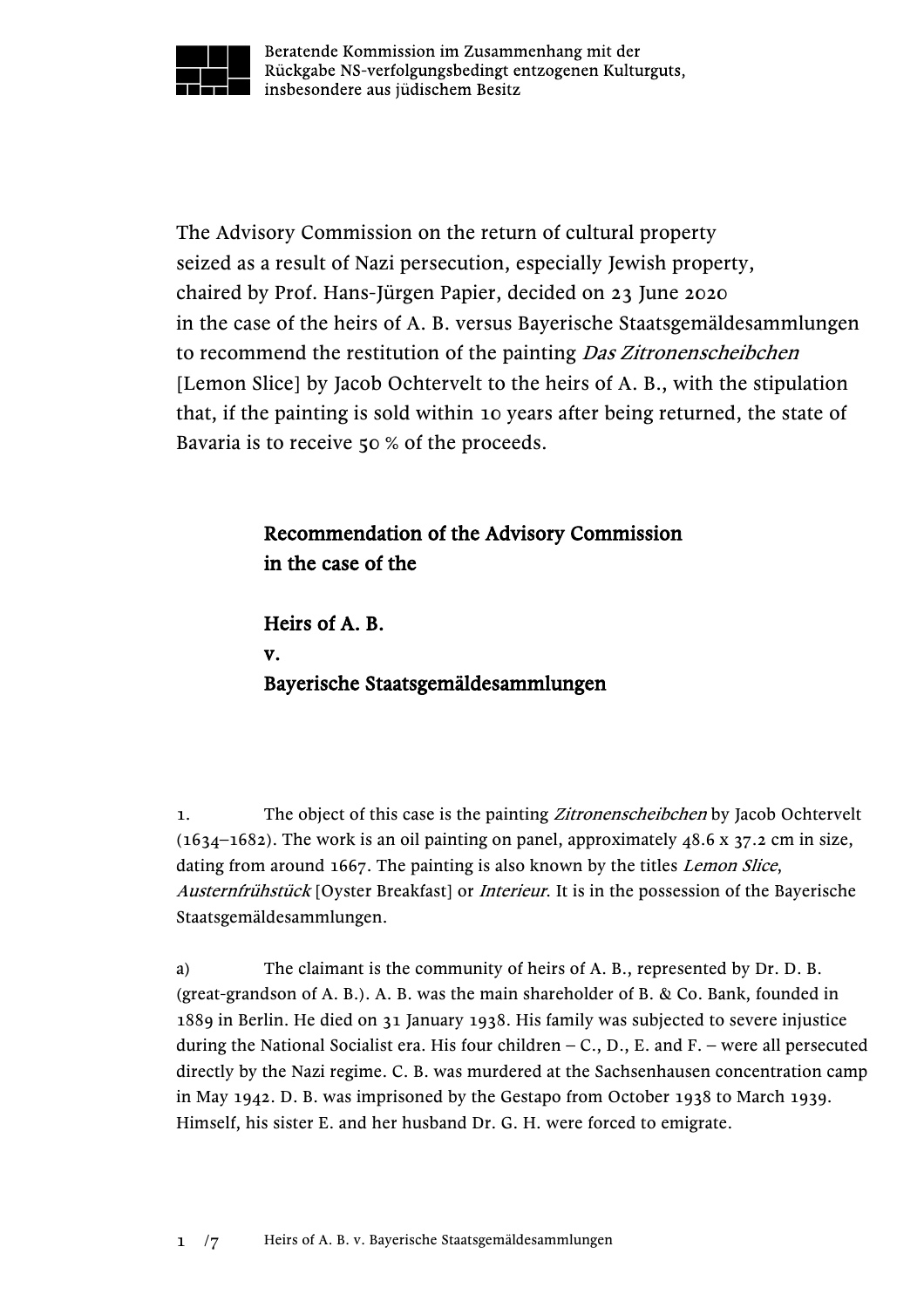

G. H. was interned at Sachsenhausen concentration camp during the 1938 November pogroms and was released in return for a payment of 15,000 Reichsmark to the Jewish community. A. B.'s daughter F. survived in what the National Socialists termed a "Mischehe" [mixed marriage], and was affected by the reprisals such marriages entailed.

b) The contested painting is associated with a loan granted to attorney Dr. T. U. in 1927. T. U. was working in Amsterdam at the time and took out a loan of  $217,616$ Reichsmark from B. & Co. Bank. As collateral for the loan he transferred ownership of his collection of 21 paintings – among them the *Zitronenscheibchen* – to the lender. The value of the collection was agreed to be approximately 200,000 Reichsmark. The painting initially remained in T. U's possession. After the death of A. B. in 1938, the bank was discriminated against as considered "non-Aryan" and liquidated under pressure of the National Socialist state. The paintings provided by T. U. as collateral were to be liquidated for that purpose and in preparation for emigration. The paintings were consequently moved from Amsterdam to the bank's vault in Berlin. At the time, T. U. had only paid off part of the loan.

The collection was sold through the art trade and yielded proceeds of approximately 190,000 Reichsmark. The Zitronenscheibchen was sold on 19 November 1938 to the art dealers Hans Bammann, Düsseldorf, and Johannes Hinrichsen, Berlin, for 35,000 Reichsmark. The entire proceeds were used to service T. U.'s loan. The applicants assume – as neither the loan contract nor the security agreement are available –that in the meantime the loan had been taken over personally by A. B. and O. P., a limited partner of the bank. The proceeds from the paintings were initially used to settle O. P.'s claims. The remainder was offset with the claims of A. B.'s estate. T. U. repaid any remaining debt to the heirs of A. B. in full by 1950.

The Zitronenscheibchen was later sold to the industrialist Fritz Thyssen. His daughter transferred ownership of the painting to the Bayerische Staatsgemäldesammlungen in 1987 along with other art works. The Bayerische Staatsgemäldesammlungen exchanged it in 2008 for another painting owned by the gallery French & Company. French & Company consigned the painting to Sotheby's New York for the auction on 5 June 2008 under lot number 46, where it sold for 602,000 US dollars to the New York gallery Otto Naumann Ltd. As the provenance of the painting had been imprecise and Otto Naumann had also been informed by the heirs of A. B. about their claim, Naumann cancelled his purchase with consent of the previous owner. After the other transactions of the painting, including the original trade agreement, were also rescinded, it returned once again to the possession of the Bayerische Staatsgemäldesammlungen.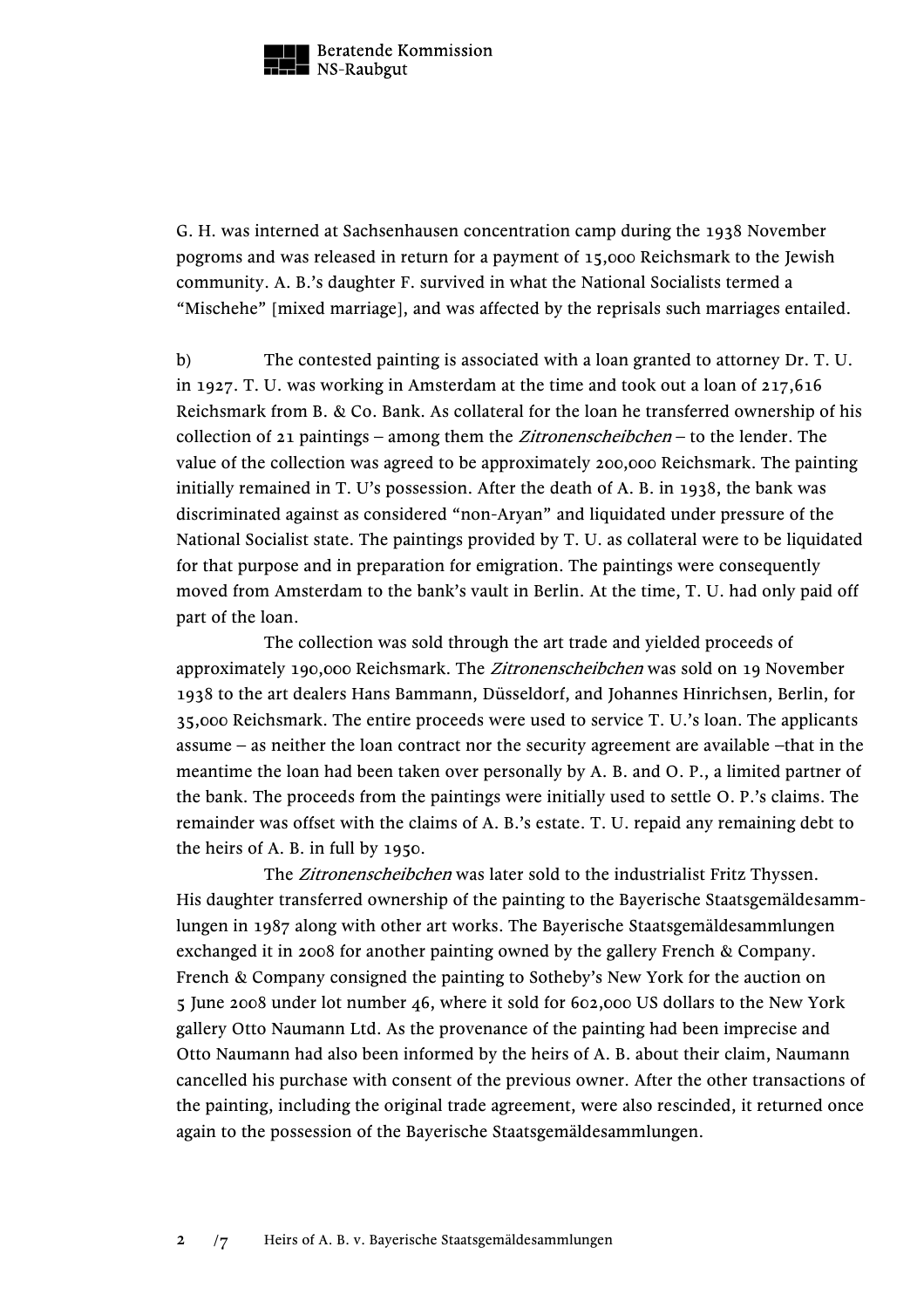

c) The parties agree that A. B. and his family were subjected to massive, even murderous persecution during the National Socialist era. They also agree essentially on the provenance of the contested painting.

However, the heirs of A. B. as claimants presume that A. B. had acquired absolute ownership of the painting. They maintain that the loan originally granted by B. & Co. Bank was transferred later to A. B. personally. Accordingly, A. B. would then have become the collateral recipient for the collection provided for that purpose. At the latest, when he, or rather his heirs, gained possession of the paintings at an unspecified date in 1938, ownership by way of collateral would have become absolute, and the heirs could have disposed of the property as they saw fit. The fact that T. U. ultimately paid off his debt in full, the heirs assert, does not affect the issue of ownership because T. U.'s right to retransfer of ownership became void when the paintings provided as collateral were liquidated. Under pressure from the National Socialist regime, however, the family had been forced to sell the painting. The price it yielded, the heirs assert, was below market value. Also, the heirs were not able to freely dispose of the proceeds.

The Bayerische Staatsgemäldesammlungen essentially asserts that A. B. and the community of heirs of A. B. had at no point in time acquired absolute ownership of the painting, and that for this reason alone a restitution, meaning transfer of full ownership, was out of the question. They further state that a purchase price that was possibly too low – which they expressly deny – would have been solely to the detriment of the borrower T. U.

d) As the parties could not reach consensus on restitution, they agreed to present the case to the Advisory Commission. In letters by the community of heirs of A. B. dated 10 May 2019 and by the Bayerische Staatsgemäldesammlungen dated 18 January 2019 and 23 August 2019, both parties set out their positions. During a hearing on 9 March 2020, the opposing arguments were discussed again in more detail. The Advisory Commission then submitted their proposal to the parties, suggesting that the Commission recommended restitution but with the stipulation that a consensus be reached about the utilization of the painting. This consensus was not subsequently reached.

2. The Advisory Commission now recommends that the contested painting be returned. However, since this is not supported by a legal assessment (a) but exclusively by moral and ethical considerations (b), the Commission adds a restrictive proviso to the effect that, if the painting is sold within 10 years after transfer of ownership, the state of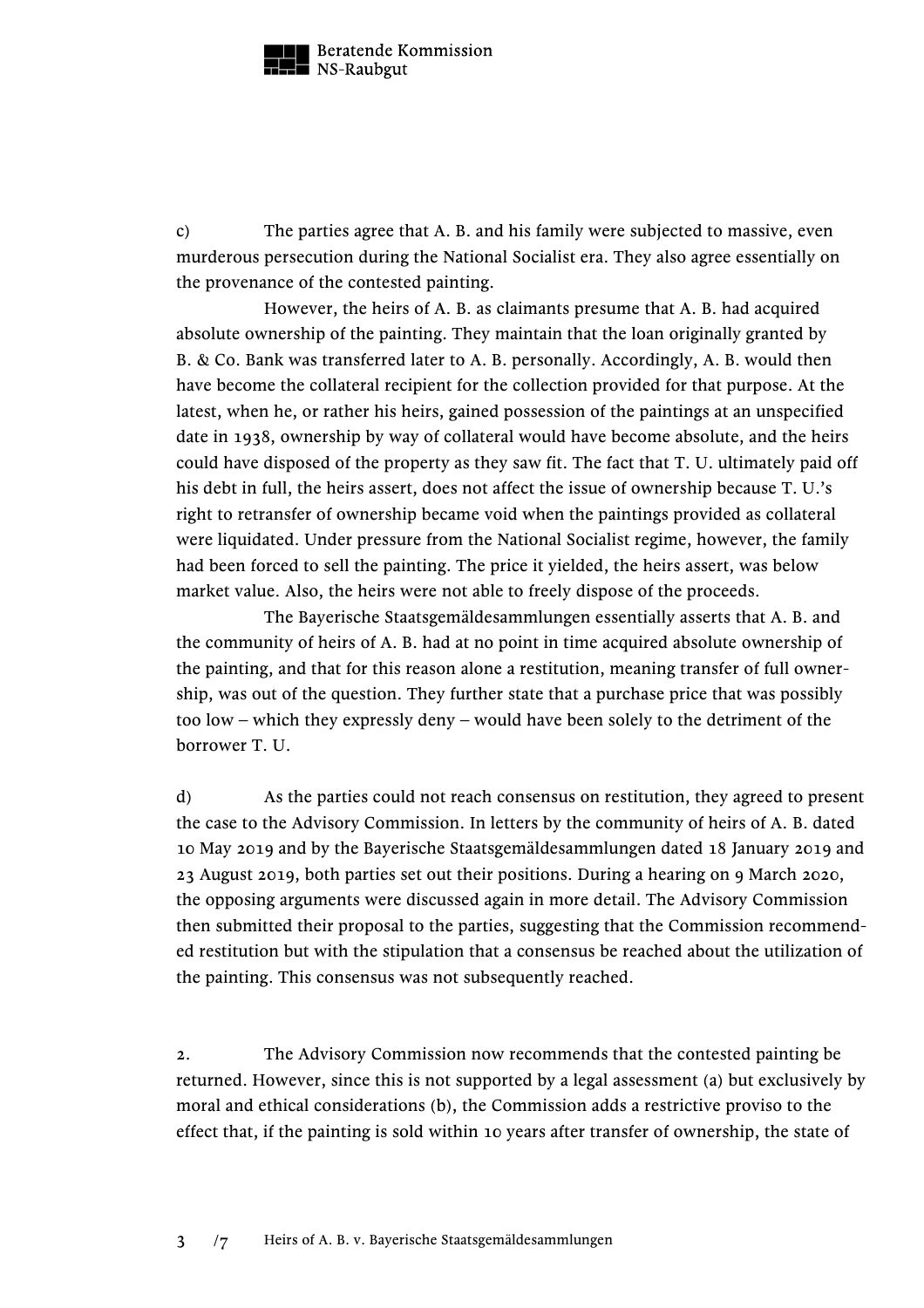

Bavaria is to receive 50 % of the proceeds (c). In detail:

a) A. B. or his heirs never acquired absolute ownership of the contested painting, but merely ownership by way of collateral. It must be presumed that A. B. personally took over the loan to T. U. together with the limited partner O. P. after 1929. The heirs of A. B. made statements to that effect even in the restitution application of 21 December 1948 (to the Zentralmeldeamt Bad Nauheim, Az. Ia 5547). These statements are supported by the fact that the loan was no longer listed in the bank's audit reports after 1929. Also, the borrower T. U. continued to adhere to the loan contract after the sale of the collection and the liquidation of the bank and repaid his loan in full. Based on the restitution application of 1950, it must also be presumed that only A. B., but not O. P., was the secured party.

Nevertheless, the security transaction never resulted in the heirs of A. B. acquiring absolute ownership of the painting. A transfer of ownership for security purposes is accompanied by a contractual collateral loan agreement. In case of a loan, this agreement specifies that ownership applies only for as long as the lender's claim (secured party) against the borrower (collateral provider) exists. The transferred objects in such cases generally remain in the possession of the collateral provider. However, the collateral loan agreement does not become void automatically when possession is transferred to the secured party for the purpose of liquidation. The objects provided as collateral are removed from the estate of the collateral provider in legal terms but remain part of the provider's estate in economic terms.

In the case at hand, therefore, the transfer of ownership of the paintings did not result in absolute ownership for the heirs of A. B. The paintings were moved from Amsterdam to Berlin after the death of A. B. when the bank had to be liquidated. This did not affect the collateral loan agreement. The items provided as security could still only be sold for the purpose of offsetting the proceeds against the loan. Neither the heirs of A. B. nor T. U. presumed that ownership was transferred in place of fulfillment. T. U. himself continued to observe his obligations under the loan contract-

The sale yielded proceeds of approximately 190,000 Reichsmark, of which 35,000 were for the Zitronenscheibchen. Even though this was about 10,000 Reichsmark less than the estimated value of the paintings at the time of the security transaction, the purchase price for the Zitronenscheibchen can still be considered appropriate. Regarding the price, the Bayerische Staatsgemäldesammlungen explained that in 1941 another painting by Ochtervelt (of similar size and subject) from a Jewish estate was sold for only 3,800 Reichsmark, probably because the sale – unlike that of the Zitronenscheibchen – had been labeled a "Jew auction". The fact that the proceeds for the Zitronenscheibchen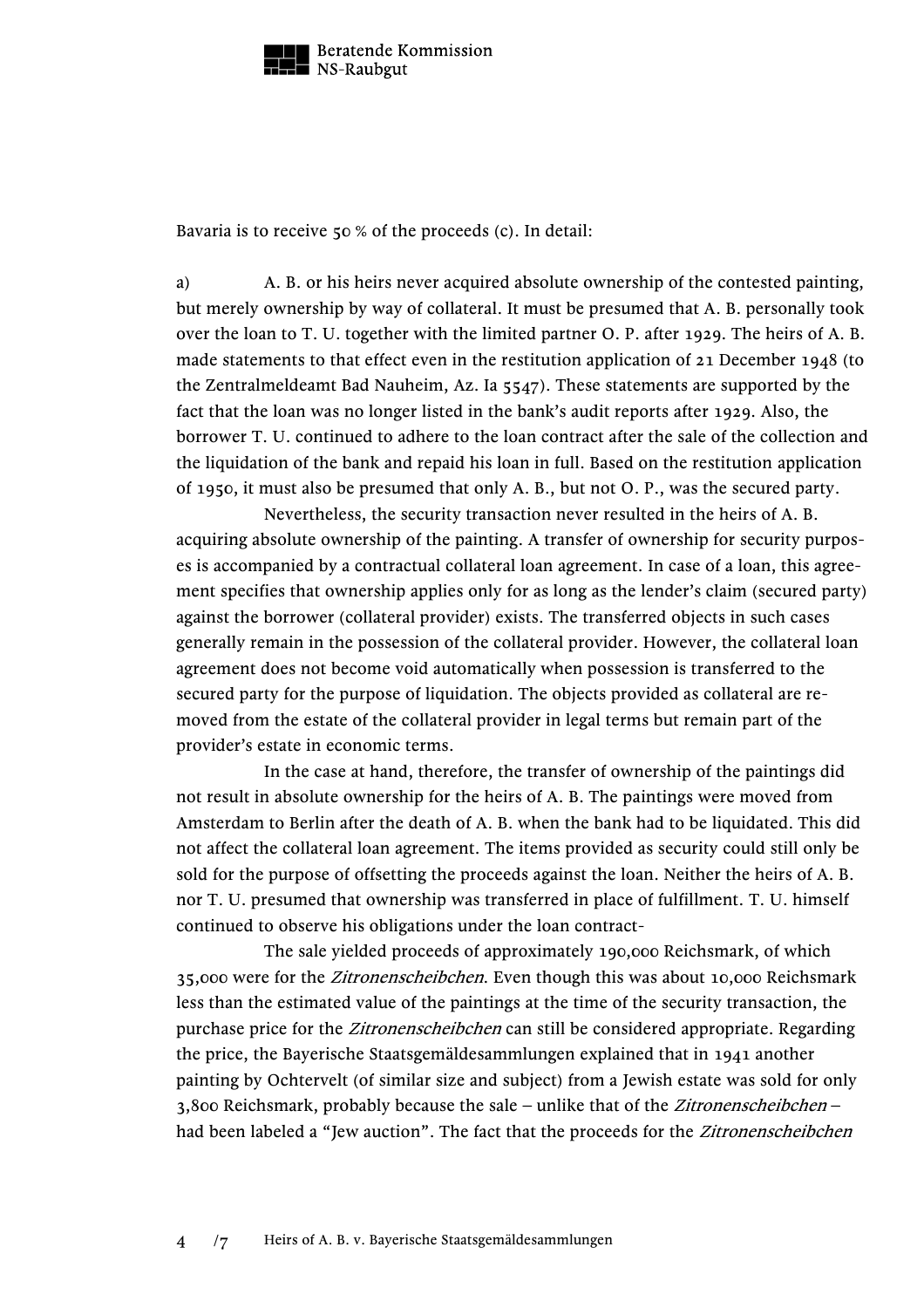

were nine times higher suggests that the price was adequate.

Once the transaction was offset against T. U.'s remaining loan amount, T. U. still had to pay about 6,666 Reichsmark per annum on the loan until 1945, as evidenced by a notification of A. B.s executor of 25 September 1941 to the Finanzamt Moabit-West. T. U. would have been relieved of the remaining debt only in the event of his death, as specified in an agreement (see letter by Dr. K. L. K. to the Oberfinanzpräsident Berlin-Brandenburg of 26 May 1942), which also points to the fact that possession of the paintings was not transferred in place of fulfillment. There is consequently no evidence whatsoever of a mutual agreement to annul the collateral loan agreement and an associated transfer of full ownership of the collection to the heirs of A. B.

At this point it is not relevant that the heirs of A. B. undoubtedly suffered substantial financial damage as a result of the forced liquidation of the bank. It is out of the question that the heirs of A. B. were able to freely dispose of the proceeds from the sale of the security at the end of November 1938, not only because this was opposed by the collateral loan agreement but also because they were persecuted and deprived of their rights by the National Socialist regime. Since the paintings were also sold to prepare the family's escape, reference must be made here to the "Vertraulicher Erlass Nr. 64" of 14 May 1938; this was followed on 3 December 1938 by the Verordnung über den Einsatz des jüdischen Vermögens, of which particularly § 14 was relevant. Notwithstanding the details, it can therefore be safely presumed that the heirs of A. B. suffered significant losses due to the liquidation of the bank.

This loss of assets, however, cannot be the object of a restitution proceeding. Dr. G. H. and spouse, acting on behalf of the heirs of A. B., also conceded this point during the compensation proceedings. In a letter of 3 October 1950, they withdrew the pending restitution claims (Case No. RÜ 214/50 and RÜ 215/50) including the Zitronenscheibchen against the Wiedergutmachungsamt before the Landgericht Düsseldorf. The withdrawal was explained as follows: "Bammann had bought the two paintings during a time when they were Jewish property provided as collateral. Since then, the original owner, who is not Jewish, has repaid his debt. Although this Aryan owner may have suffered financial damage due to the fact that the paintings had to be sold as Jewish property, the paintings can no longer be considered Jewish property, since the debt was paid in full. Therefore, the conditions for our application no longer apply, and we hereby formally withdraw the application. We assume that the proceedings are hereby concluded." Even though the applicant contextualized this withdrawal differently, particularly with regards to the anti-restitution practices that were predominant at the time, the legal assessment of the facts is clear: the applicants could not lose ownership of the contested painting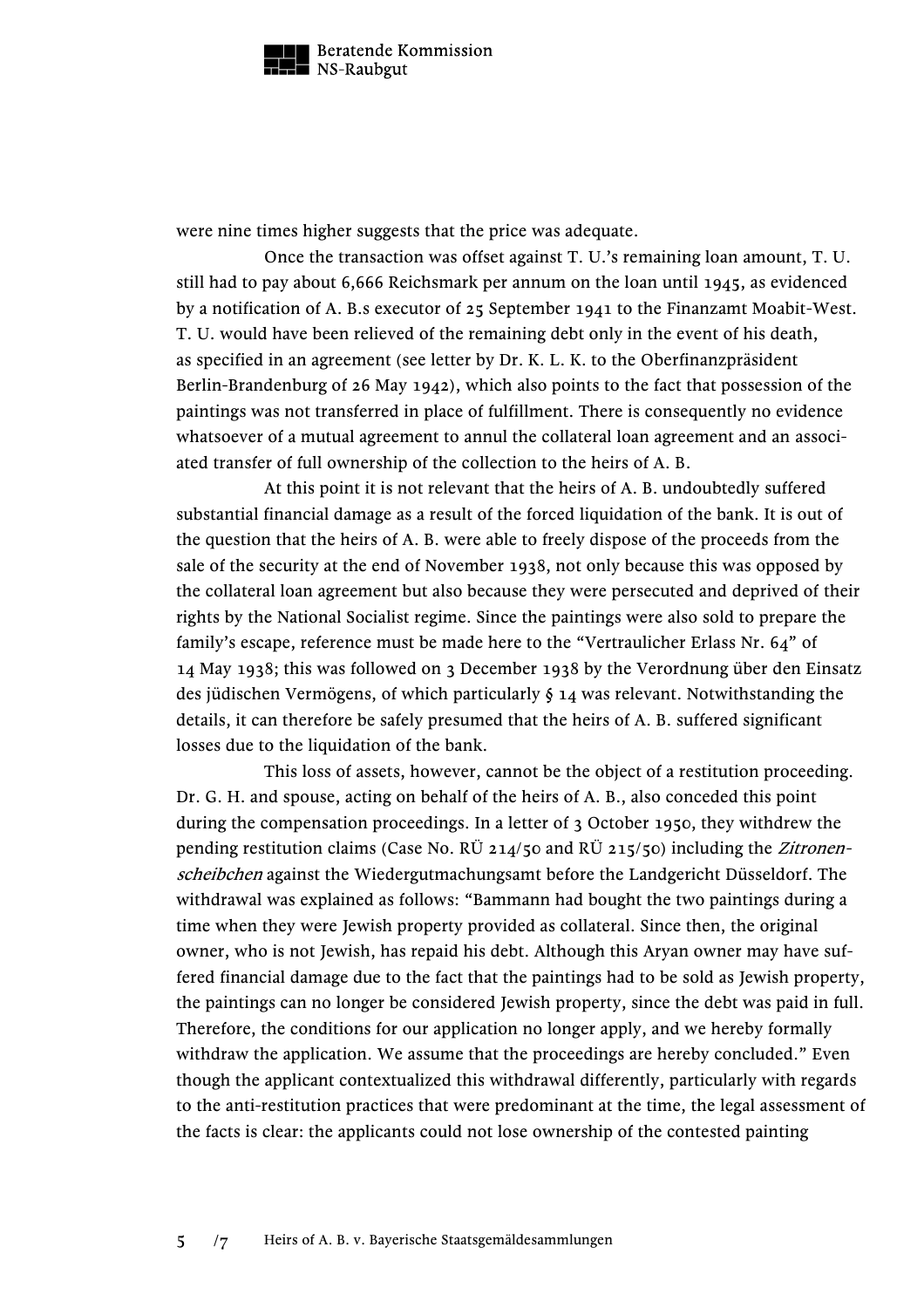

because they never had absolute ownership. From a legal standpoint, restitution of the painting is therefore impossible.

b) Nevertheless, the Advisory Commission in its search for a just and fair solution in line with the Washington Principles is not limited to the legal assessment. Rather, it is specifically called upon to consider ethical and moral aspects in order to reach a recommenddation that addresses the particulars of each individual case.

In the case at hand, these moral and ethical considerations give rise to a qualification of the legal assessment. During the hearing before the Commission, the applicants memorably described the great symbolic significance attributed to the painting by the family. The family suffered enormously from persecution. Their own art collection was lost due to persecution and war. The forced liquidation of the bank, during which existing loan collateral was also liquidated, did not release any funds which the family could freely dispose of. The painting is a focal point for family memories of these terrible sufferings. Its auction on 19 November 1938 – ten days after the pogroms throughout the German Reich – occurred during a time when the persecution of the Jewish population shifted fully towards a policy of existential annihilation. This new radicalization of National Socialist repression left deep scars on the applicants' family history. As mentioned above, all four children of A. B. were persecuted by the National Socialist regime. Even today, the family resides almost entirely abroad as a result of that persecution.

To the claimants, the restitution of the *Zitronenscheibchen* is associated with the hope of making their peace with this tragic past  $-$  if at all possible. As such, the financial loss, which is the focus of the legal assessment, recedes behind the non-material damage, which is the claimants' essential concern. This non-material damage, however, is inextricably linked to the contested painting. For this reason – and no other – the Commission recommends the return of the painting, to make a contribution toward the recognition and amendment of historical injustice. The Commission also takes into account that the claimants' interests are not opposed by equally valid concerns of the Bayerische Staatsgemäldesammlungen. The Bayerische Staatsgemäldesammlungen received the painting as part of a larger purchase. The acquisition of the *Zitronen*scheibchen was thus not based on a deliberate curatorial decision; the painting is not part of the collection rationale and had not previously been exhibited.

c) The Commission nevertheless emphasizes that the Bayerische Staatsgemäldesammlungen was not obligated to return the painting for legal reasons. The contested painting remains in their property. In general, the respondent is committed to clarifying